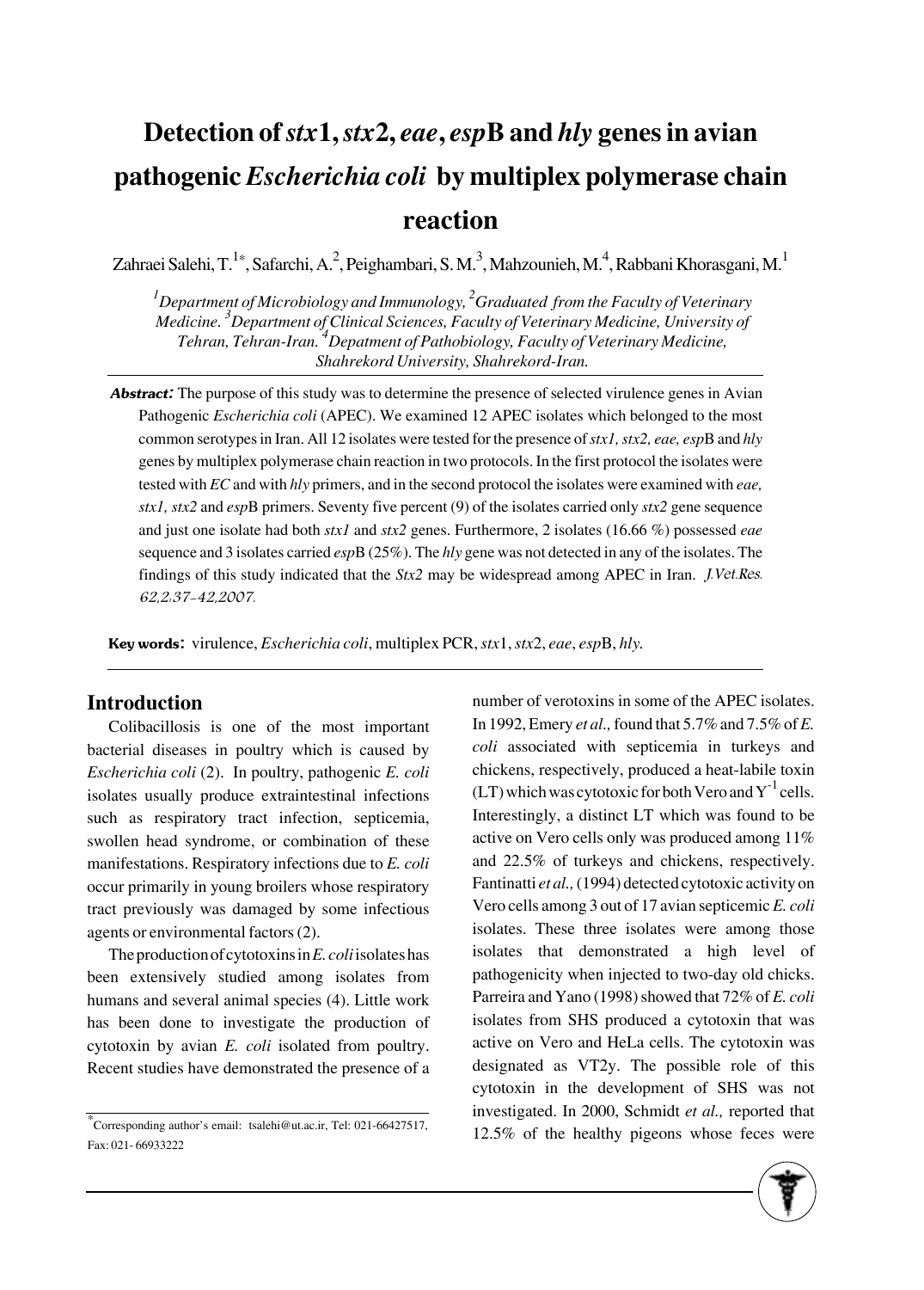| Gene     | Primer                                          | Oligonucleotide Sequence (5-3)       | Number of<br>nocleotid | Fragment<br>size(bp) | Ref.             |  |  |  |  |  |
|----------|-------------------------------------------------|--------------------------------------|------------------------|----------------------|------------------|--|--|--|--|--|
| str1     | vt1                                             | CGC TGA ATG TCA TTC GCT CTG C        | 22                     |                      |                  |  |  |  |  |  |
|          | vt2                                             | CGT GGT ATA GCT ACT GTC ACC          | 21                     | 302                  | Rey (2002)       |  |  |  |  |  |
|          |                                                 |                                      |                        |                      |                  |  |  |  |  |  |
| str2     | vt1                                             | CCT CGG TAT CCT ATT CCC GG           | 20                     | 516                  | Rey(2002)        |  |  |  |  |  |
|          | vt2                                             | 23<br>CTG CTG TGA CAG TGA CAA AAC GC |                        |                      |                  |  |  |  |  |  |
|          |                                                 |                                      |                        |                      |                  |  |  |  |  |  |
| eae      | eae1                                            | GAG AAT GAA ATA GAA GTC GT           | 20                     | 775                  |                  |  |  |  |  |  |
|          | eae2                                            | GCG GTA TCT TTC GCG TAA TCG CC       | 23                     |                      | Rey (2002)       |  |  |  |  |  |
|          |                                                 |                                      |                        |                      |                  |  |  |  |  |  |
| $\exp B$ | $\exp B1$                                       | GGC GTT TTT GAG AGC CA<br>17         |                        | 260                  | Cid(2001)        |  |  |  |  |  |
|          | aspB2                                           | GAT GCC TCC TCT GCG A                | 16                     |                      |                  |  |  |  |  |  |
|          |                                                 |                                      |                        |                      |                  |  |  |  |  |  |
| h l v    | hly1                                            | AAC AAG GAT AAG CAC TGT TCT GGC T    | 25<br>1177             |                      |                  |  |  |  |  |  |
|          | 25<br>hly2<br>ACC ATA TAA GCG GTC ATT CCC GTC A |                                      |                        |                      | Yamamoto (1995)  |  |  |  |  |  |
|          |                                                 |                                      |                        |                      |                  |  |  |  |  |  |
| alr      | EC1                                             | CGT GAA GAG GCT AGC CTG GAC GAG      | 24                     | 366                  | Yokoigawa (1999) |  |  |  |  |  |
|          | EC <sub>2</sub>                                 | AAA ATC GGC ACC GGT GGA GCG ATC      | 24                     |                      |                  |  |  |  |  |  |

**Table1. Primer sequences used in multiplex PCR**

cultured had Shiga toxin-producing *E. coli* (STEC) that carried a variant *stx2* gene. Parreira and Gyles (2002) used polymerase chain reaction (PCR) amplification and hybridization technique for the detection of stx genes among a number of APEC isolates, and reported that 52 of the 97 APEC isolates carried stx gene sequence. The *eae* and *E-hlyA* genes were not detected among stx-positive isolates when tested by polymerase chain reaction (PCR).

The purpose of this study was to detect the stx (*stx1*, *stx2*), *eae*, *espB*, and *hl*y genes among recently isolated *Escherichia coli* from chickens associated with colibacillosis by multiplex PCR.

### **Materials and Methods**

*Bacterial Strains*: Among 156 *Escherichia coli* isolated from chickens in Iran during 2000-2001, twelve isolates each belonging to one serotype were selected and tested for the presence of the selected genes. All isolates which had been lyophilized and stored at -20 C, were recultured on nutrient agar, then subcultured on blood, MacConkey, and EMB agar, and incubated for 24 hours at 37C. Positive control strains were: an *Escherichia coli* O157 strain (designated as 84-4) carrying gene sequences for *stx1*, *stx2*, *eae*, *sep*B provided from microbial

collection of Tarbiat Modarres University, an *E. coli* ATCC 35218 carrying gene sequence for *hly*, and an *E. coli* NTCC 11954 carrying gene sequence for alr (alanine racemase) gene (a chromosomal gene which is used to confirm the *E. coli*species).

*Multiplex PCR*: For multiplex PCR amplification, 12 avian *Escherichia coli* isolates and positive control strains were cultured on LB agar for 24 h at 37 C. To extract bacterial DNA, 6 to 8 colonies of each culture were picked and suspended in 100 l of sterile deionized water, incubated at 100 C for 10 minutes to release the DNA, and centrifuged at 6000g for 5 minutes. The supernatant was used in the PCR reaction as the template DNA. Sterile dionized water was used instead of template DNA in negative control tubes. Base sequence and predicted size of amplified product for each oligonucleotide primer (Sinagene, Iran) used in this study were shown in Table 1. Primers were used in two different protocols. In the fist protocol, EC and *hly*primers, and in the second protocol, *stx1*, *stx2*, *eae*, and *esp*B primers were included. *EC* primers confirmed the isolates as *E. coli*. Amplification reactions were performed in a 25 l volume containing  $2.5$  l of  $10X$ PCR buffer,  $1 \cdot 1$  of 50 mM MgCl<sub>2</sub>,  $1.5 \cdot 1$  of 10 mM deoxynucleoside triphosphate (Sinagene, Iran), 1 l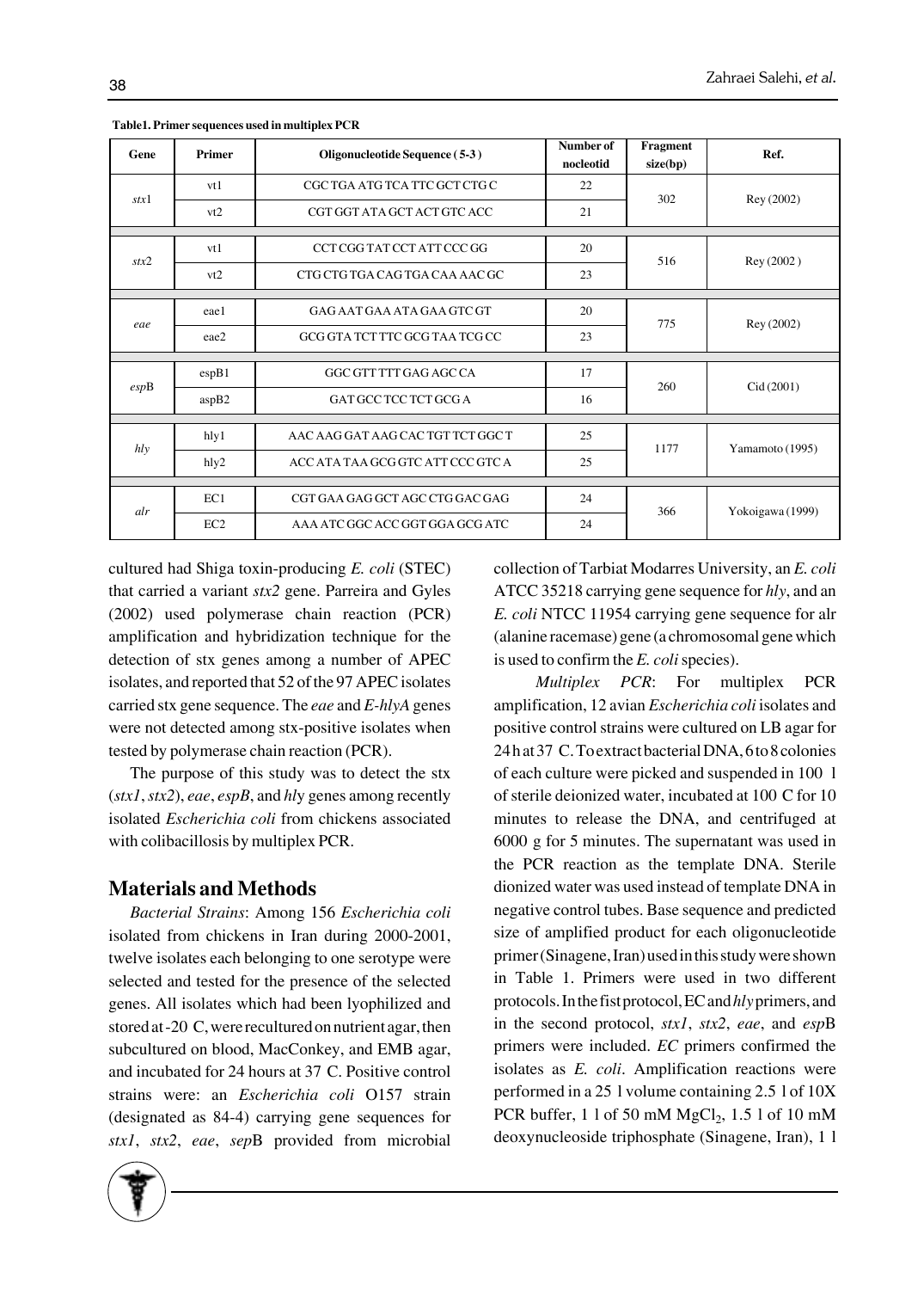**Table2. Occurrence of virulence genes among different serotypes of avian pathogenic** *Escherichia coli*

|  |  |  | P: positive, N: negative |
|--|--|--|--------------------------|
|--|--|--|--------------------------|

| <b>Serotype</b> | EC(alr) | $\exp B$ | stx1        | stx2 | eae | hly |
|-----------------|---------|----------|-------------|------|-----|-----|
| O2:K12          | P       | N        | $\mathbf N$ | P    | N   | N   |
| O2:K1           | P       | N        | N           | P    | N   | N   |
| O78:K80         | P       | N        | N           | P    | N   | N   |
| O78:K10         | P       | N        | N           | P    | N   | N   |
| O86:K61         | P       | N        | N           | N    | P   | N   |
| O111:B4         | P       | N        | P           | P    | N   | N   |
| O114:K90        | P       | P        | N           | P    | N   | N   |
| O119:B14        | P       | N        | N           | P    | N   | N   |
| O124:K72        | P       | N        | ${\bf N}$   | N    | N   | N   |
| O125:K70        | P       | N        | N           | N    | P   | N   |
| O126:K71        | P       | P        | N           | P    | N   | N   |
| O128:K67        | P       | P        | N           | P    | N   | N   |

of each primer, 0.5l of *Taq* DNA polymerase (Sinagene, Iran), 2l of the template DNA, and 13.5l (9.5l in the second protocol) of sterile dionized water. Using a thermal cycler (Techne, UK), the condition for the multiplex PCR was programmed as follows: 94 C for 10 min for initial denaturation of DNA followed by 30 cycles of 94 C for 1 min, 48 C for 1 min (64 C in the second protocol), and 72 C for 1 min.

The amplified products were visualized by gel electrophoresis using 10l of the final reaction mixture on a 1.2 % agarose gel in TBE buffer. The samples were electrophoresed for 1 h at 100 V. Amplified DNA fragments of specific sizes was located by UV fluorescence after staining with ethidium bromide. Molecular size markers (Gene ruler 100 bp DNA ladder plus, Fermentas) were included in each gel.

# **Results**

To determine the prevalence of selected virulence genes among avian *Escherichia coli*, we examined 12 common serotypes in Iran by multiplex PCR amplification (Table 2). All isolates were positive with EC primer that confirmed the isolates as *E. coli*. Nine isolates (75 %) carried only *stx2* gene and just one isolate had both *stx1* and *stx2* (8.33%). Three isolates were positive for *espB* and 2 isolates possessed *eae* gene sequence. All *espB* positive isolates had *stx2* but the *eae* positive isolates were not positive for any other gene sequences. No isolate was positive for *hly*neither by PCR nor on blood agar plate (Fig.1 and Fig.2).

## **Discussion**

Avian pathogenic *Escherichia coli* (APEC) commonly belongs to certain O serogroups such as O78, O2, O1, but other O serogroups and nontypeble ones are also capable of producing the disease (2). Recent studies in Iran showed that the most common serogroups belonged to O78, O128, O2, O111 and O124 (22).

Verotoxins or shigatoxins are cytotoxins produced by some enteropathogenic *Escherichia coli* and are active on Vero cells. VT1 (*Stx1*) and VT2 (*Stx2*) are two major types of Verotoxins that have been recognized. Several reports have indicated the cytotoxic activity of avian *E. coli* on Vero cells. Emery*et al.,*(1992) reported that, in a collection of *E. coli* associated with septicemia, 18 of 82 chickens isolates (22%) and 48 of 436 turkey isolates (11%) produced a cytotoxin which was active on Vero cells. In 1994, Fantinatti *et al.,* found that 3 of 17 *E. coli* isolates (11%) from septicemia in chickens produced Vero toxin and these three isolates demonstrated the highest level of pathogenicity indicating a correlation between toxin production and pathogenicity. Parreira and Yano (1998) described that culture supernatant from 72% of the 50 *E. coli* isolates from the swollen head syndrome produced a cytotoxin detectable on Vero cells. Later, Parriera and Gyles (2002) reported that among 97 clinical isolates (53%) carried stx genes. All the stx-positive isolates were negative for the *eae* and *hly* genes.

A high percentage (83.33%) of the *E. coli* isolates in this study carried stx genes especially *stx2* type. Unlike findings of Parriera and Gyles (2002), we observed that nine isolates (75%) were *stx2*-positive, one isolate was positive for both *stx1* and *stx2*, and there was no isolate carrying only *stx1* gene sequence.

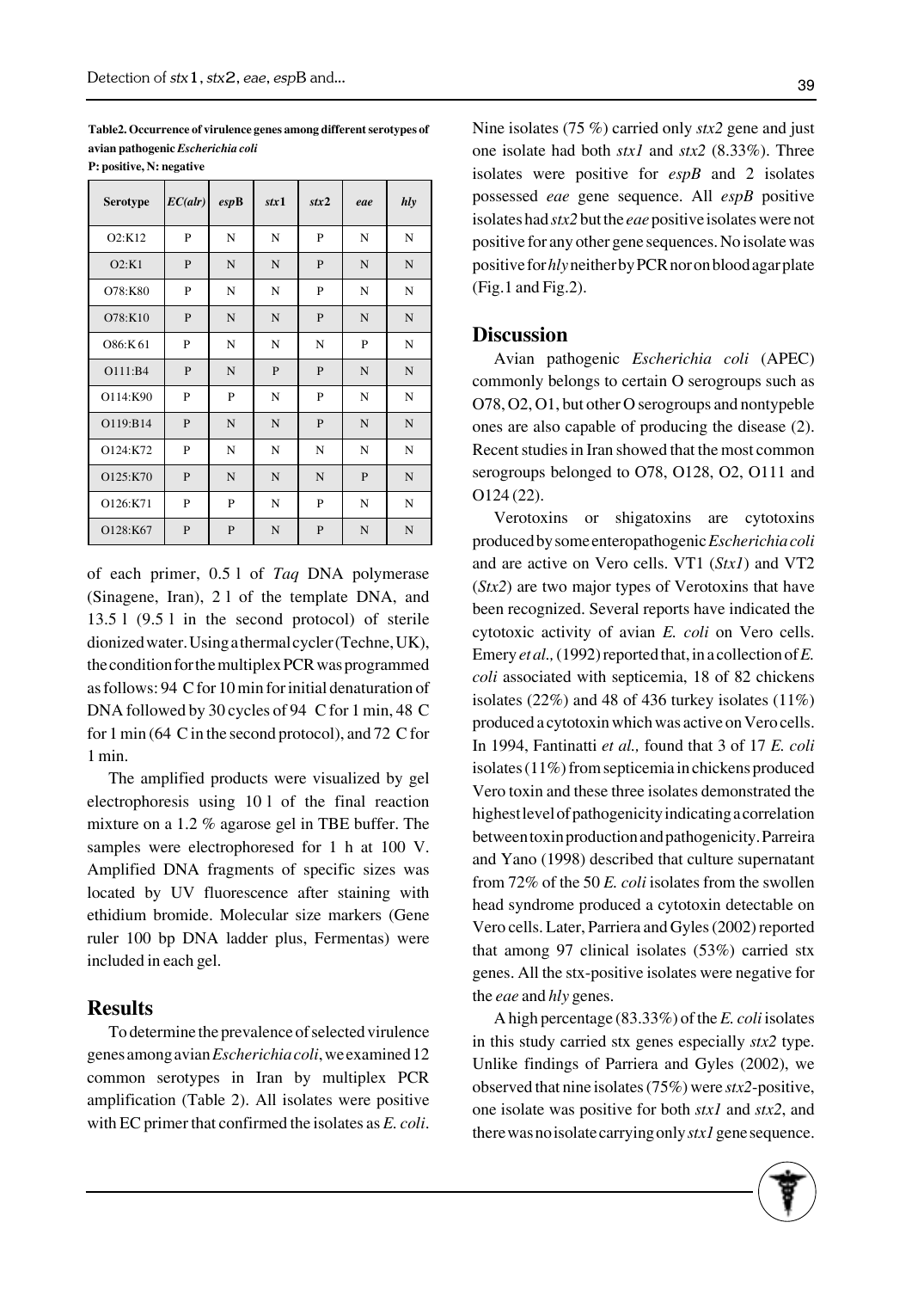

**Figure 1. The value of each gene among 12 avian serotypes of** *E. coli*

Both isolates of O2 and O78 serogroups, which are among serogroups most commonly associated with colibacillosis, were stx-positive. The serogroup O111 was the isolate that carried both *stx1*, and *stx2* gene sequence. In this study, the presence of *stx2*gene was more prevalent than *stx1*, which has not been reported previously.

The production of different types of hemolysin has been frequently contributed to *E. coli* from intestinal and extraintestinal diseases (16, 20). It causes the release of the Ferro from cells, providing iron for the bacteria. Epidemiological studies have shown that -hemolysin correlates with *E. coli*isolates associated with uropathogenic infection and sepsis (20). However, most studies have reported the avian *E. coli* as non-hemolytic (5, 6,13,15, 22) which corresponds with our findings.

The *eae* gene encodes a protein named intimin which is responsible for intimate attachment of *E. coli* to the enterocytes causing attaching and effacing (A/E) lesions in the intestinal mucosa (1). The carriage of *eae* gene sequence has been detected in *E. coli* isolates from avian sources in recent studies. Morabito *et al.,* (2001) found that most of the stx positive *Escherichia coli* isolates possessed genes encoding for intimin. Kobayashi *et al.,* (2002) detected *eae E. coli* in 40% of gulls, in 7% of pigeons and in 57% of the broiler flocks, which were contaminated. However, all *eae E. coli* isolates from birds differed from human pathogenic strains due to lack of *EHEC-hlyA* and bfp/EAF as well as distribution of O-serogroups. It was concluded that the birds cannot be regarded as important carriers of zoonotic stx or *eae E. coli*in Finland. The presence of *eae* gene sequence has been indicated in *E. coli* isolates from avian sources in some other reports (7,17). In our study, we were able to detect *eae* gene sequence in only two isolates. None of the stxpositive isolates from avian sources were positive for *eae* (13). These data indicate that domestic animals and birds constitute a natural reservoir of attaching and effacing *Escherichia coli* strains, and some of these are known as human pathogens. Numerous researchers have underlined the strong association between the carriage of *eae* gene and the capacity of stx-positive strains to cause severe human diseases specially Hemolytic Uremic Syndrome (HUS). In this study *eae* gene were not found in stx-positive isolates indicating that most of the avian *E. coli* may not be able to pose a risk to public health.

The *espB* protein, encoded by *espB* gene also helps bacteria to attach to the enterocytes (9). Both *eae* and *espB* genes are part of a pathogenicity island termed as the locus for enterocyte effacement (LEE). The presence of *espB* has been demonstrated in attaching and effacing *Escherichia coli* (AEEC) strains isolated from humans and animals (3,11). In the present study, three isolates from chickens were positive for *espB*, and all *espB* positive isolates were positive for *stx2* too.

Little information is available on the effects of Shiga toxin-producing *Escherichia coli* (STEC) on avian intestine. Sadhu and Gyles (2002) administered STEC orally to 80 day-old chicks and examined the ceca of the chicks 10 days post-challenge by light microscopy, transmission and scanning electron microscopy, and immunohistochemistry. No adherence or tissue abnormality for any isolate could be shown. Available data form previous works confirm that the birds, even the apparently healthy ones, represent a natural reservoir of STEC strains, characterized by the frequent presence of virulence genes associated with disease in humans. Further works are needed to clarify whether these STEC may represent a cause of avian disease or even a potential health hazard for humans. The findings described in our study indicate that stx genes may be widespread

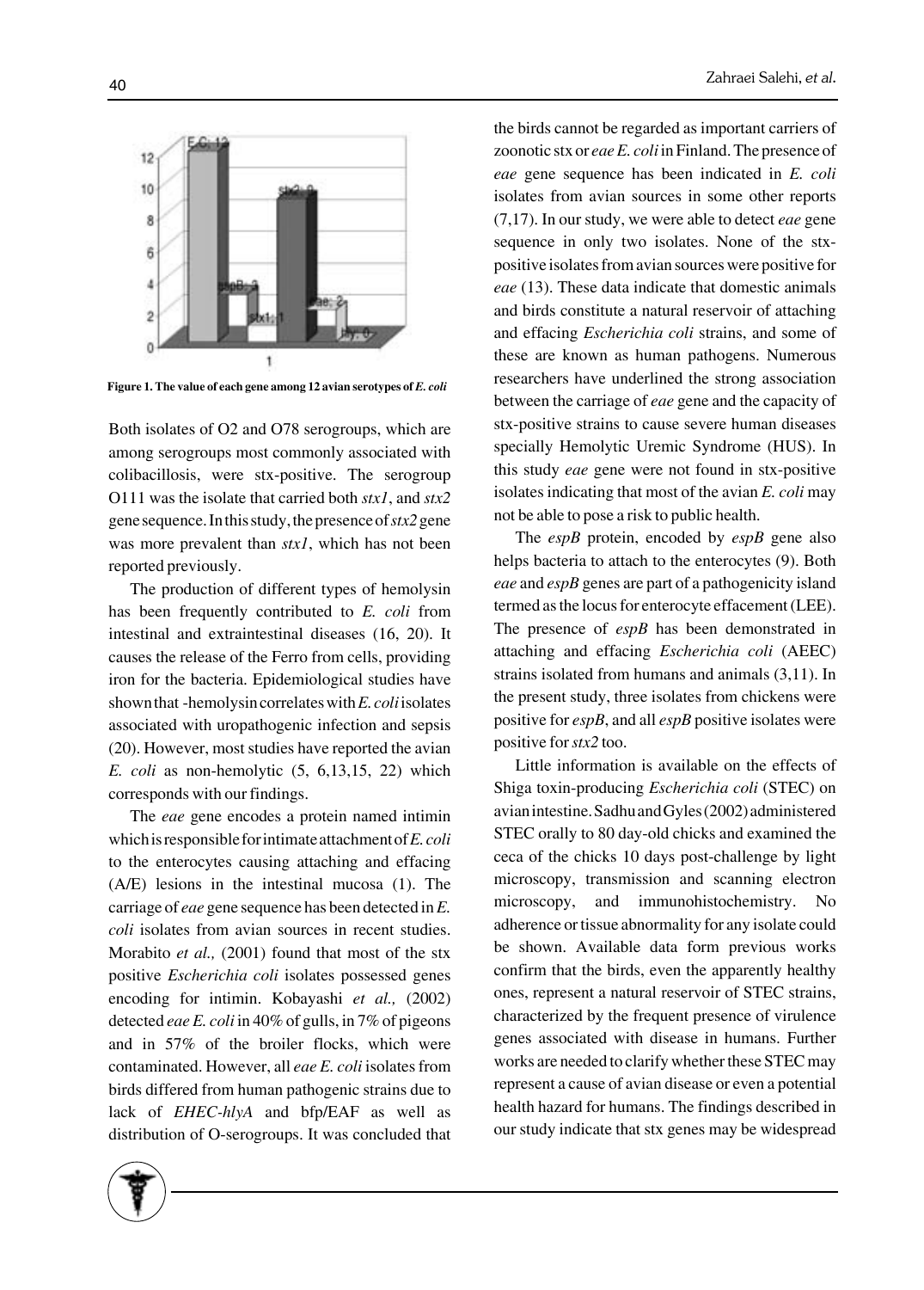1 2 3 4 5 6 7 8 9 10 11 12 13 14



**Figure 2:** *Escherichia coli* **- Multiplex PCR of** *Escherichia coli* **isolated from poultry, using primer set espB: 260 bp,** *stx***1: 302 bp.** *stx***2: 515 bp and eae: 775 bp. Lane M: 100 bp Marker (fermentas). Lane 1:** *Escherichia coli* **O157 (Strain NO. 84-4, Tarbiat Modarres University) as positive control; Lane 2: negative control (Water); Lane 3 to 14: Avian** *Escherichia coli* **isolate ( Lane3: O2:K 12**, **Lane4: O2:K1, Lane5: O78:K80, Lane6: O78:K10, Lane7: O86:K61, Lane8: O111:B4, Lane9: O114:K90, Lane10: O119:B14, Lane11: O124:K72, Lane12: O125:K70, Lane13: O126:K71, Lane14: O128:K67).**

among APEC, but the cytotoxicity should be detected on Vero cell to determine the possible shiga toxins production.

### **Acknowledgments**

This study was supported by a grant (No. 7504003.6.2) from the Research Council of the University of Tehran.

#### **References**

- 1. Agin, T. S., Wolf, M. K. (1997) Identification of a family of intimins common to *Escherichia coli* causing attaching-effacing lesions in rabbits, humans and swine. Infect. Immun. 65: 320-326.
- 2. Barnes, H. J., Vaillancourt, J.P. and Gross, R.G. (1997) Colibacillosis. In: Y. M. Saif, H. J. Barnes, J. R. Glisson, A. M. Fadly, L.R. MacDougal, and D. E. Swayne. Diseases of Poultry,  $11<sup>th</sup>$ Ed. Iowa State University Press, Iowa, USA. pp. 631-652.
- Cid, D., Ruiz-Santa-Quiteria, J.A., Marin, I., Sanz, 3. R., Orden, J.A., Amils, R. and de la Fuente, R. (2001) Association beetwin intimin (*eae*) and *EspB* gene subtypes in attaching and effacing *Escherichia coli* strains isolated from diarrhoeic lambs and goat kids. Microbiol. 143:2341-2353.
- Donnenberg, M. S. (2002) *Escherichia coli*, 4. virulence mechanisms of a versatile pathogen. Academic press. pp.119-145, 337-374.
- 5. Emery, D. A., Nagaraja, K. V., Shaw, D. P., Newman, J. A., White, D. G. (1992) Virulence factors of *Escherichia coli* associated with colisepticemia in chickens and turkeys. Avian Dis. 36: 504-511.
- Fantinatti, F., Silveria, W. D., Castro, A. F. P. (1994) 6. Characteristics associated with pathogenicity of avian septicemic *Escherichia coli* strains. Vet. Mic. 41:75-86.
- 7. Kariuki S., Gilks, C., Kimari, J., Muyodi, J., Getty, B., Hart, C. A. (2002) Carriage of potentially pathogenic *Escherichia coli* in chickens. Avian Dis. 46:721-724.
- 8. Kobayashi, H., Pohjanvirta, T., Pelkonen, S. (2002) Prevalence and characteristics of intimin- and Shiga toxin-producing *Escherichia coli* from gulls, pigeons and broilers in Finland. J. Vet. Med. Sci. 64:1071- 1073.
- 9. McDaniel, T. K. and Kaper, J. B. (1997) A cloned pathogenicity island from enteropathogenic *Escherichia coli* confers the attaching and effacing phenotypes on *E. coli* K-12. Mol. Microbiol. 23: 399- 407.
- 10. Morabito, S., Dell'Omo, G., Agrimi, U., Schmidt, H., Karch, H., Cheasty, T., Caprioli, A. (2001) Detection and characterization of Shiga toxin-producing *Escherichia coli* in feral pigeons.Vet. Microbiol. 82:275-283.
- 11. Orden, J.A., Yuste, M., Cid, D., Piacesi, T., Martinez, S., Ruiz-Santa-Quiteria, J. A. , De la Fuente, R. (2003) Typing of the *eae* and *espB* genes of attaching and effacing *Escherichia coli* isolates from ruminants. Vet. Microbiol. 96:203-215.
- 12. Osek, G. (2003) Development of a multiplex PCR approach for identification of shiga toxin-producing *Escherichia coli* strains, their major virulence factors gene. J. Appl. Mic. 95:12-17.
- 13. Parriera, V. R., Gyles, C. L. (2002) Shiga toxin genes in avian *Escherichia coli*. Vet. Mic. 87: 341-352.
- 14. Parriera, V. R., Yano, T. (1998). Cytotoxin produced by *Escherichia coli* isolated from chickens with